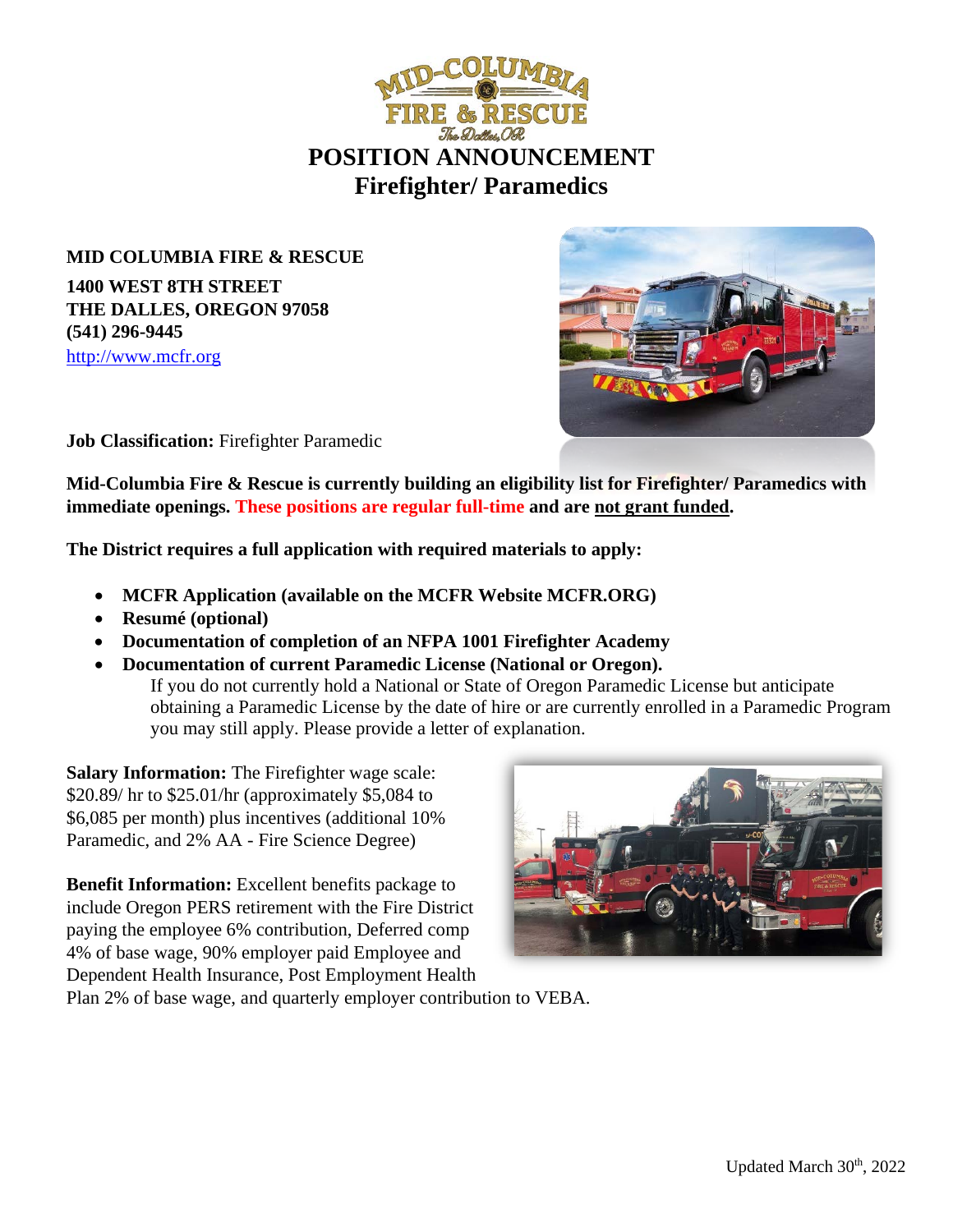

## **Living Requirement:**

The fire district has a living requirement which necessitates employees to reside within a defined geographical area. The living restriction is thirty (30) road miles from the main fire station (1) at 1400 W. 8th Street, The Dalles. While the living restriction allows for employees to live outside of the fire district, the Fire District Board of Directors encourages newly hired employees to be a part of our community and reside within the fire district boundaries.

### **Important Dates:**

Closing Date: April  $29<sup>th</sup>$ , 2022, at 5:00 PM PST Onsite Assessment Center: May 25<sup>th</sup>, 2022 Anticipated starting date: August, 2022

# *Application materials must be received by April 29th, 2022 by 5:00 PM PST*

### **Contact Information:**

Application materials may be hand delivered or mailed to: **Mid-Columbia Fire and Rescue Fire Station 1 1400 W 8th St. The Dalles, Oregon 97058**

or electronically submitted to: **djensen@mcfr.org**

Assistant Chief David Jensen 541-296-9445 [djensen@mcfr.org](mailto:Djensen@mcfr.org)

#### **Assessment Center Scoring Information:**

-Physical Ability Test (Validated essential functions exam)- Pass/ Fail -Written Exam- Based on Firefighter General Knowledge - (40% of overall score) *-Minimum passing score for the written exam will be 75%* -Oral Board Interview- (60% of the candidate score) *-Minimum passing score for the Interview will be 70%*

### **Preference Points:**

- Veterans Preference Points are available to candidates who qualify and will be added to the final score to determine placement on the list. **5 points** for Veterans **or 10 Points** for Disabled Veterans

- MCFR Volunteer in Good Standing and current employee: **5 Points**

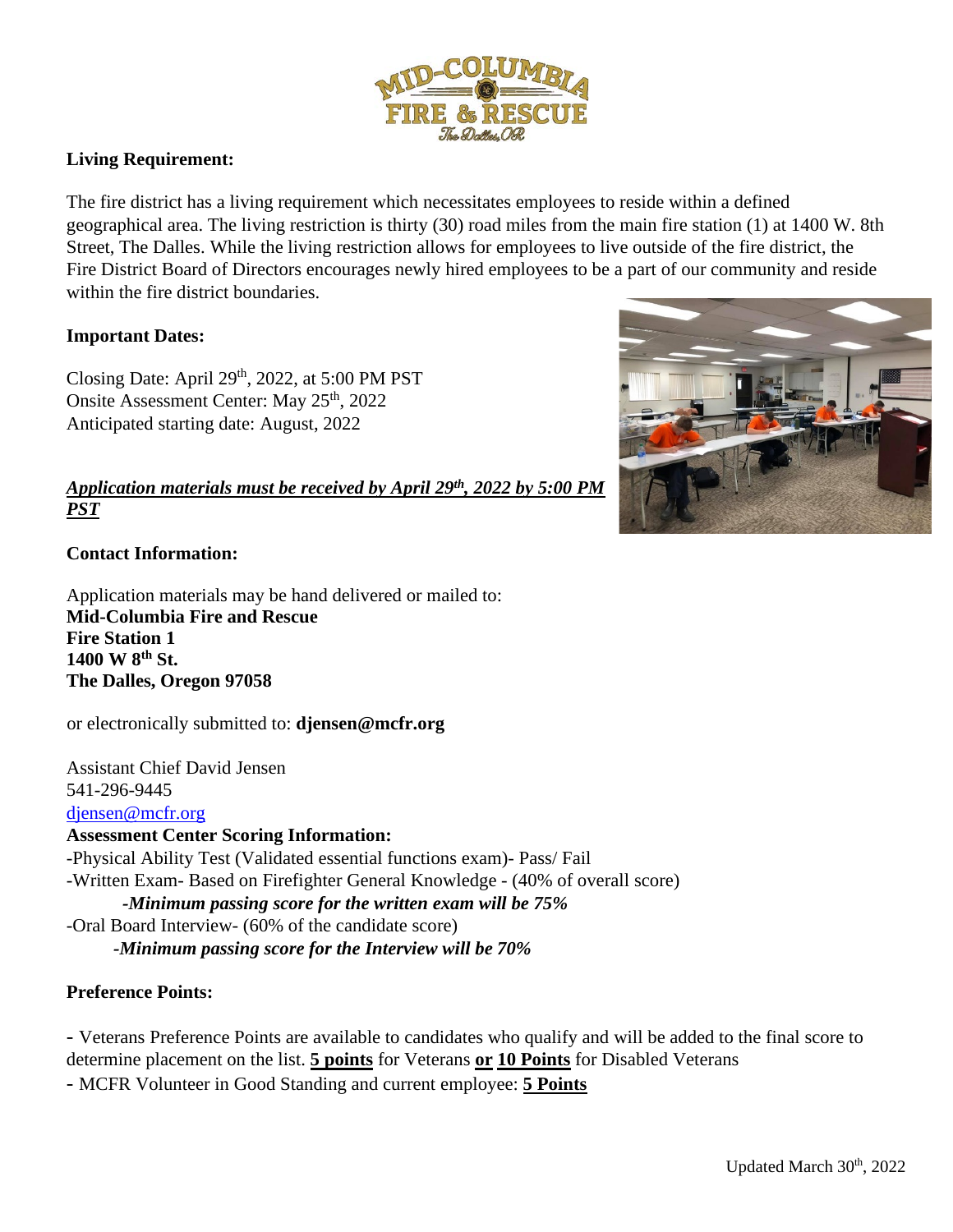

**Department Overview:** Mid-Columbia Fire & Rescue (MCFR) is a combination all hazard response agency that responded to 3522 calls for service in 2021. The District is located along the shores of The Columbia River, approximately 80 miles east of Portland and protects the City of The Dalles, Wasco County's largest incorporated city and the county seat. We have two staffed stations. Fully staffed, MCFR has 4 Chief Officers, 1 administrative office staff, 21 Dual-Role Fire/EMS career line personnel, and 6 EMS Single Role personnel.

**Area Information:** The Dalles offers about 300 days of sun and receives only 14.5" of rain per year. Cyclists, Geocachers, hikers, hunters, fishers, history buffs, and wine aficionados are discovering our area. Steeped in history and culture, the area served as a center of Native American trade and culture for many years. Lewis & Clark camped along our shores, and here pioneers on the Oregon Trail made the decision to brave the Columbia River or go over Mt. Hood. With a district population of 20,000, The Dalles area is a great place in the Gorge for outdoor recreation and within less than a two-hour drive, you can see the high desert, lush



forests, Mt. Hood in Oregon, Mt. Adams in Washington and Portland. The Dalles is far enough from the city to be rural but close enough to enjoy the sights and sounds of an urban environment.

### **Fire District Population:** 20,000

### **Job Requirements**

**Age** : 18

**US Citizen** : Yes, or lawfully able to work in US

**High School Grad/GED** : Yes

**Valid OREGON State Driver's License** : A driver's license valid in Oregon

**Ability to Read/Speak English** : Yes

**Vision** : Specific vision abilities required by this job include close, distance, color, peripheral vision, depth perception, and the ability to adjust focus.

**Fitness Evaluation:** Must pass a physical examination and fitness assessment (pre-employment)